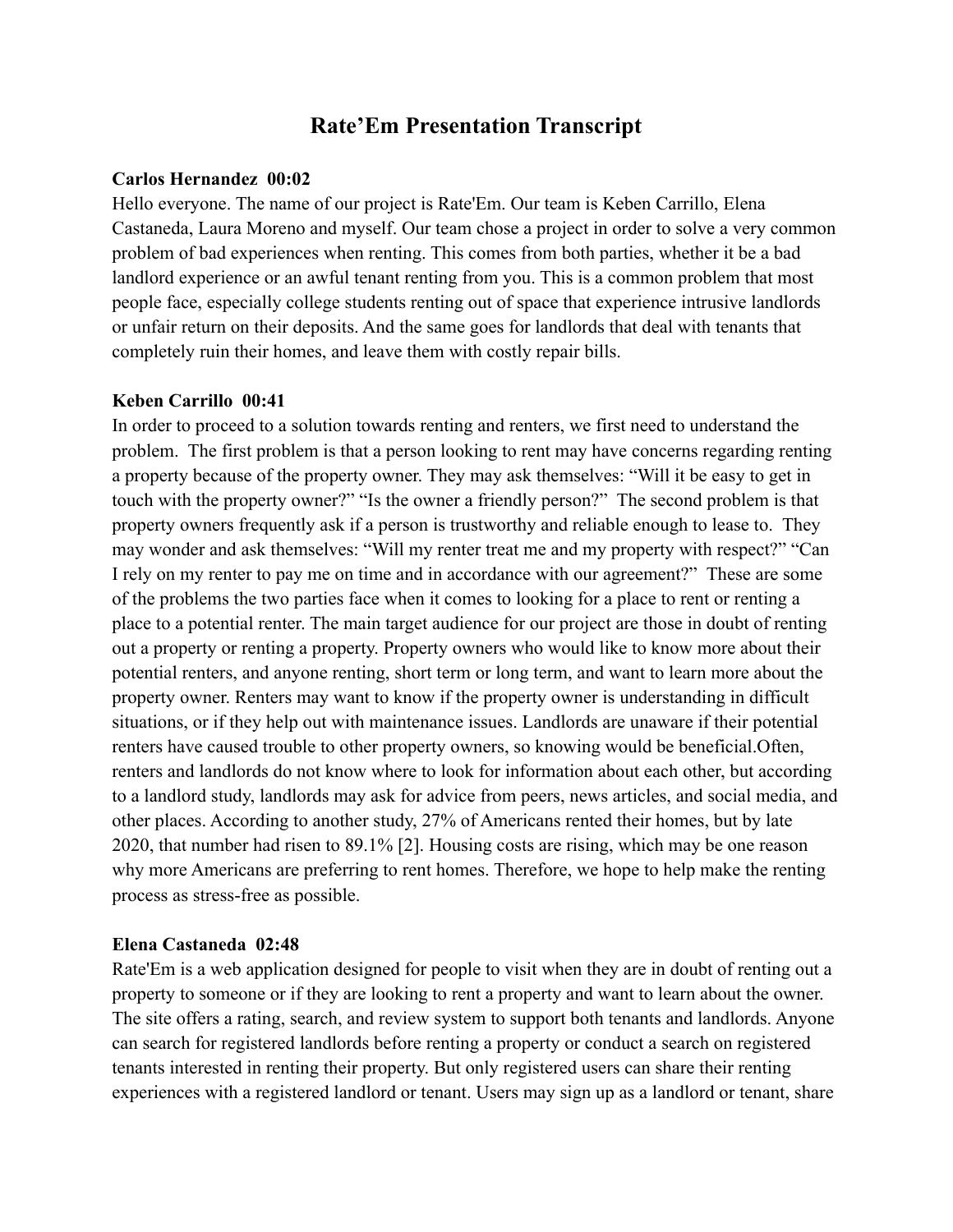any information, such as contact information, and give honest evaluations about each other, but people who do not register still have access to viewing ratings and reviews. The team has been divided into pairs with work issued to each pair tasks coming from both the server side and the client side for everyone. Group one consisted of Keben and I and we shared responsibilities with the database design and implementation, user registration, login sessions and other user features. We created a document that contains our ER diagram, queries, and programming logic. We also contributed to the searches, ratings, and comments with group two.

#### **Laura Moreno 04:10**

Carlos and I worked together as group two and had a responsibility on working on the search by name or zip code, and filter by property, as well as the rating and review features. We shared major client side responsibilities as well as contributed to the server side for search results, which will redirect to user profiles based off their search.

#### **Laura Moreno 04:32**

The team decided on HTML CSS, JavaScript and PHP for the client and server side of the project and the relational database management system Maria DB on the Artemis server hosted by the CSUB CS department. The database contains stored user data for registered users, as well as property information, comments and any ratings and reviews. Both renters and landlords must register with their full name, email address, phone number and a password that will be hashed for account security. Landlords will be required to register a property with information such as property type, number of rooms, number of bathrooms, rental price and an estimated location so users can search by property to get results for a landlord. For safety reasons, it is preferred to requests for an approximate location consisting just the zip code, city, and state rather than the exact street address. Landlord accounts will be able to add or remove properties, but be required to have at least one listed. The team made use of stored procedures and triggers since a lot of the same queries will be used multiple times. And we wanted the database to react a specific way whenever data was inserted, deleted or updated. And now we will be demoing our project. So anyone could search for a Tenant or Landlord by their name, or they could search by zip. So right now I'll be searching by zip code so I'll be entering 93306, takes me to the property results. Right here as you can see this is the only person with house in that area. If I do another zip, I'll do 12345, this time I will be applying a condo. And it should be giving me results for someone with this, in this area that I'm only has condos. So now it shows that it's Patrick. And if I click on Patrick, and as you can see by clicking on the result, it takes me to their profile. And right here you can see that their only properties are condos, so the filter did work. Now going back to the homepage, I will this time be searching by a landlord or a tenant. And as you can see, it gives me the same results. And clicking on them also gets me to their profile page.

### **Keben Carrillo 06:48**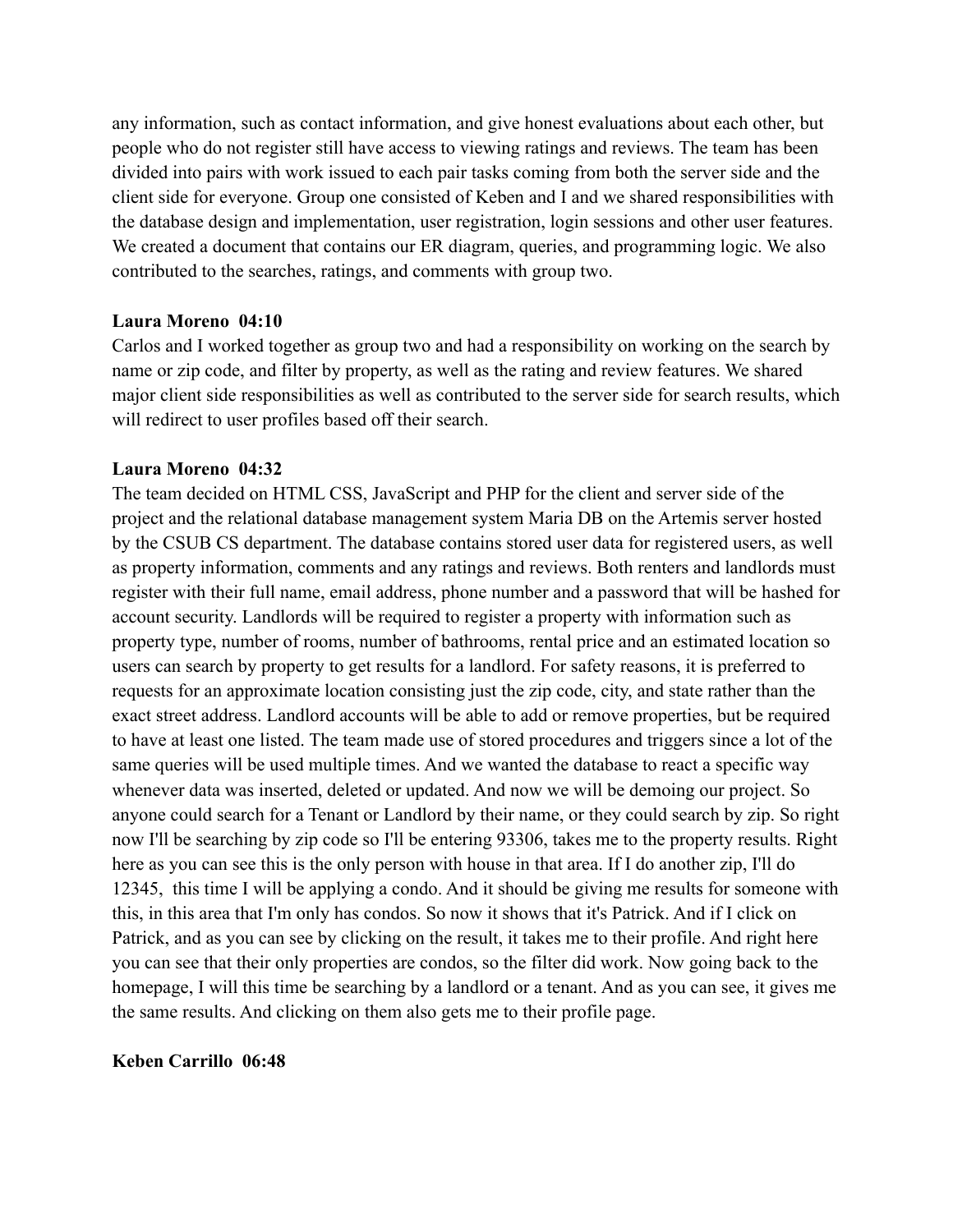Now I'm going to demonstrate how to register. So I go to the navigation bar, click on the registration tab. So we can either register as a landlord or as a tenant. Here we have the landlord registration form.

### **Keben Carrillo 07:07**

And here we have the tenant registration form, I'm actually going to register as a tenant. And it takes me to the login page. So I'm going to

### **Keben Carrillo 07:25**

put in my email. So this is my profile page. It looks empty right now, because its a new account, so we can't see the comments and the ratings or previous rentals.

### **Elena Castaneda 07:42**

So this account is a tenant account. And here we have a list of properties that they've rented. Here's a small section about them: their name, email, their account type, and their rating. However, this account does not have a rating yet. And here's their comment section. And anybody who were to visit their profile, they can see the comments, leave comments, like and dislike the comments, this person can't do that, because this is their profile page. And if we go onto my settings, here is where users can update their information. For example, we want to delete their middle name, we're gonna have to use their password. If I put like a wrong password, it won't let me update. But if I tried deleting this and enter the correct password, it's been successfully deleted, well the middle name, and the account has been updated. Now another feature that tenants have is the rentals page. A way for tenants to be able to review their rental history, they can't do much but only give ratings to that specific stay or period of renting. And here for example, if a person changed their mind about the stay or accidentally put in the wrong rating for this one. They could update it again have to enter their password to do that. And the rating has been updated and anytime a landlord on their side have added a renter, then this table will be updated and so they would be the ones giving the ratings. Now I will move on to the landlord side and also demonstrate how this affects the tenant side. So the My Properties page is for the landlords. This is the page that affects the tenant side where they see the My rentals table. And here landlords are able to see their list of properties they have registered to their account. And the list of renters they have listed. They can add a renter, they can add a property, edit a row, or delete a row. For this instance I'm going to try to update this row specifically I'm going to actually insert a different type of property, I'm going to say Studio, say two rooms. And I'm going to increase the price, enter my password. And now the information has been updated. And I want to delete this tenant, I'm going to have to enter the password. And now that renter has been deleted, I want to add a renter because I deleted the last renter that I had. And I'm going to have to refer to the My Properties table for this to get the property ID that I do have a listed. Now this is why we suggest that landlords register with the property. And they can't delete their last property if they only have one listed, because they are meant to have at least one property listed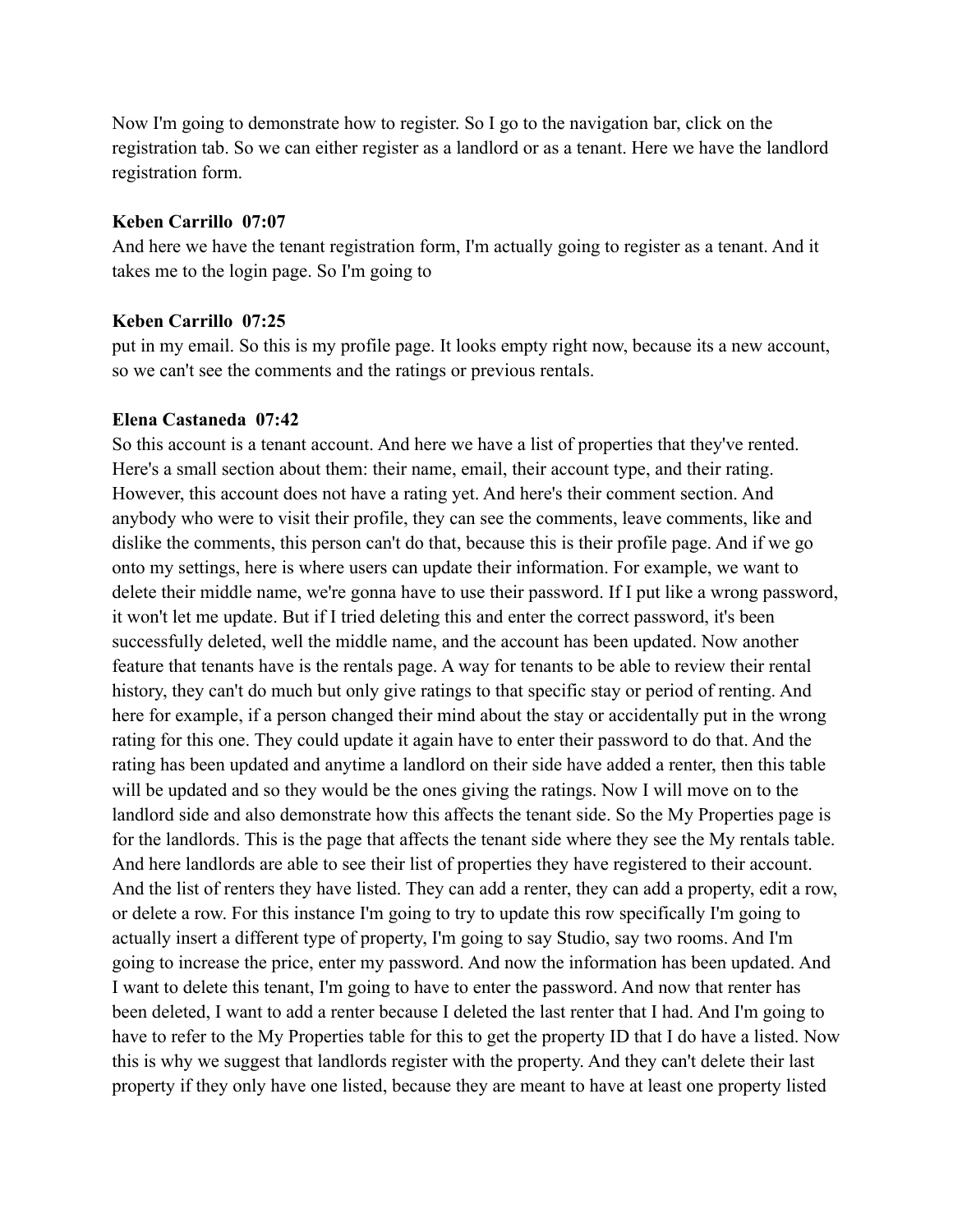under their profile. So I'm gonna grab this. So there's 1234567 zeros. And then I'm going to put in a tenant's email and I'm going to put today's date, and then my password. And that tenant has been added. And we are waiting for a review because I just added them. And now if this person were to log into their account and go to their my rentals page, they can give this specific stay a rating. And it will be updated on on my end. Once they've done that. So now I logged into the tenant account that was now added to renters list for the landlord, and it appears that this is the row that was today's date and currently renting and I have not given it a rating. I'm gonna go ahead and do that. So so far, my first couple minutes staying here, I'm gonna give it a three I need my password. And now the rating has been updated.

### **Carlos Hernandez 12:09**

For the ratings and comments feature of the site, unregistered users must register in order to be able to rate an account or leave comments. For now, I'm registered as Sheldon and I'm able to leave a comment on Karen plankton.

**Carlos Hernandez 12:34** "Always friendly"

### **Carlos Hernandez 12:36**

make a post. So the comment was successfully posted and it was down here and I click on comment. So comment was liked and saved and give an overall rating. so rating was successful, and our overall rating has been updated to three out of five. This is the timeline to our project fall 2021. We focus on planning and ideas for our project. And in August and September began research for the project topic and the conceptual design of our database. Towards the end of the year, we wrapped up the conceptual design and began implementation of the database. We did so by using programming logic such as triggers, views and stored procedures. In the beginning of this year, we began UI planning and front end development with creating certain pages we wanted in the project. In March and April, we focused on creating all the final pages we needed, as well as working and fixing all the bugs on the way. In this time front end and back end was connected. And all features were in their final stages and final debugging leading into May with a finalized project.

### **Keben Carrillo 13:51**

There are several stretch goals to our project plan that we would like to mention, that is additional search filters where users can search by account type and property information such as the rental price of the property, number of bedrooms, and bathrooms. An overall detailed review page for accounts that will show their total ratings and individually by stars in detail, and also include their top rated comment. The biggest feature we have considered is a direct messaging system that would allow users to communicate in a private and safely manner with one another without having to share contact information on their profiles, or try to communicate on each